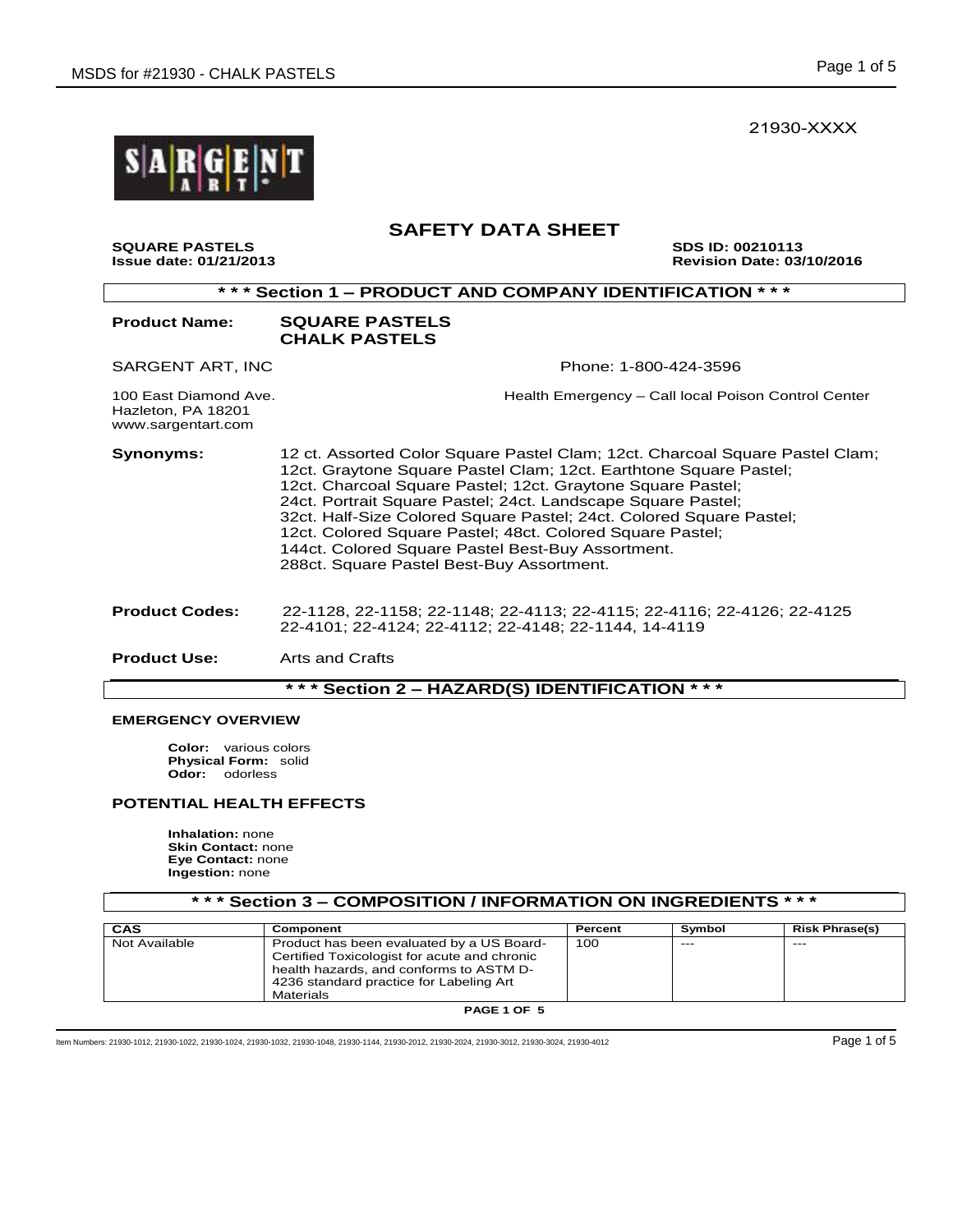

**SQUARE PASTELS SDS ID: 00210113 Issue date: 01/21/2013 Revision Date: 03/10/2016**

## **\* \* \* Section 4 – FIRST AID MEASURES \* \* \***

#### **Inhalation**

It is unlikely that emergency treatment will be required. Remove from exposure. Get medical attention, if needed. **Skin**

It is unlikely that emergency treatment will be required. If adverse effects occur, wash with soap or mild detergent and large amounts of water. Get medical attention, if needed.

# **Eyes**

It is unlikely that emergency treatment will be required. Wash with large amounts of water or normal saline until no evidence of chemical remains (at least 15-20 minutes). Get medical attention immediately.

#### **Ingestion**

Contact local poison control center or physician immediately.

**\* \* \* Section 5 – FIRE FIGHTING MEASURES \* \* \***

See Section 9 for Flammability Properties

#### **NFPA Ratings: Health:** 1 **Fire:** 0 **Reactivity:** 0

Hazard Scale:  $0 =$  Minimal  $1 =$  Slight  $2 =$  Moderate  $3 =$  Serious  $4 =$  Severe **Flammable Properties** Minimal

### **Extinguishing Media**

Regular dry chemical, carbon dioxide, water, regular foam

#### **Fire Fighting Measures**

Move container from fire area if it can be done without risk. Avoid inhalation of material or combustion byproducts.

### **\* \* \* Section 6 – ACCIDENTAL RELEASE MEASURES \* \* \***

#### **Occupational spill/release**

Collect spilled material in appropriate container for disposal.

# **\* \* \* Section 7 – HANDLING AND STORAGE \* \* \***

#### **Handling Procedures**

Use methods to minimize dust.

#### **Storage Procedures**

Store and handle in accordance with all current regulations and standards. See original containers for storage recommendations. Keep separated from incompatible substances.

## **\* \* \* Section 8 – EXPOSURE CONTROLS / PERSONAL PROTECTION \* \* \***

#### **Component Exposure Limits**

ACGIH and EU have not developed exposure limits for any of this product's components. **Ventilation**

Based on available information, additional ventilation is not required.

#### **PAGE 2 OF 5**

Item Numbers: 21930-1012, 21930-1022, 21930-1024, 21930-1032, 21930-1048, 21930-1144, 21930-2012, 21930-2024, 21930-3012, 21930-3024, 21930-4012 Page 2 of 5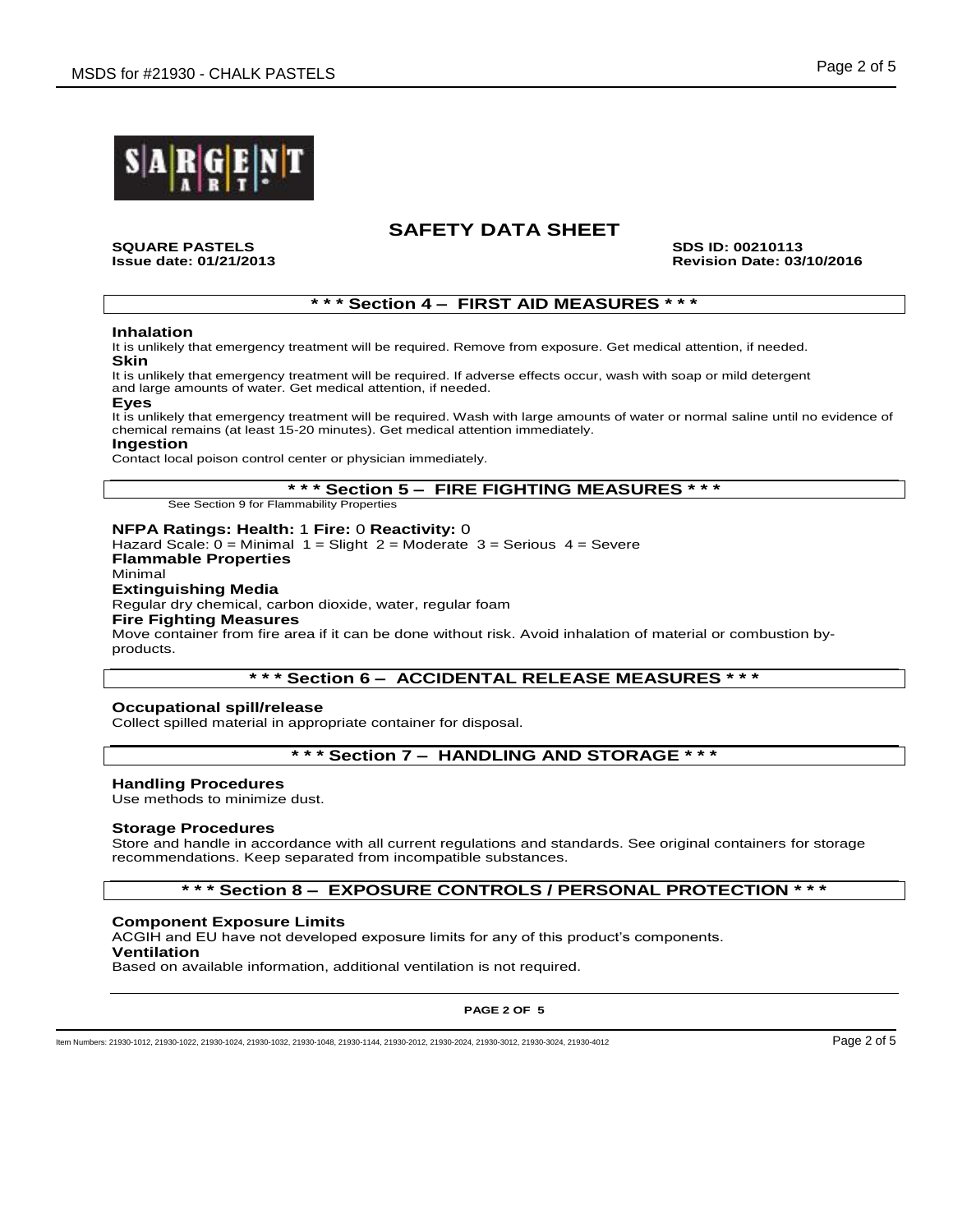

**SQUARE PASTELS SDS ID: 00210113**

**Issue date: 01/21/2013 Revision Date: 03/10/2016**

## **PERSONAL PROTECTIVE EQUIPMENT**

**Eyes/Face** Eye protection not required under normal conditions. **Protective Clothing** Protective clothing is not required under normal conditions. **Glove Recommendations** Protective gloves are not required under normal conditions. **Respiratory Protection** No respirator is required under normal conditions of use. Under conditions of frequent use or heavy exposure, respiratory protection may be needed.

## **\* \* \* Section 9 – PHYSICAL AND CHEMICAL PROPERTIES \* \* \***

**Appearance:** Solid **Flash Point:** Not applicable **Physical Form:** Solid<br> **Color:** Assorted colors **Boiling Point:** Not applicable **Volatility:** Not available **Viscosity:** Not available **Viscosity:** Not available

**Viscosity:** Not available

**Physical State:** Solid **Flammability:** Not applicable **Flammability:** Not applicable **Physical Form:** Solid **Flammability:** Not available **Color:** Assorted colors **Vapor Density (air=1):** Not available **Evaporation Rate: Odor Threshold:** Not available **Specific Gravity:** Not available **pH:** Not applicable **Density:** Not available **Melting Point:** Mot available **Not and American Construction Water Solubility:** Not soluble **Freezing Point:** Not applicable **Coeff. Water/Oil Dist:** Not available **Coeff.Water/Oil Dist:** 

## **\* \* \* Section 10 – STABILITY AND REACTIVITY \* \* \***

**Chemical Stability** Stable at normal temperatures and pressure. **Conditions to Avoid** None reported. **Materials to Avoid** Oxidizing materials. **Decomposition Products** Oxides of carbon. **Possibility of Hazardous Reactions** Will not polymerize.

## **\* \* \* Section 11 – TOXICOLOGICAL INFORMATION \* \* \***

### **Component Analysis – LD50/LC50**

The components of this material have been reviewed in various sources and no selected endpoints have been identified.

## **RTECS Acute Toxicity (selected)**

The components of this material have been reviewed and RTECS publishes no data as of the date on this document.

**PAGE 3 OF 5**

Item Numbers: 21930-1012, 21930-1022, 21930-1024, 21930-1032, 21930-1048, 21930-1144, 21930-2012, 21930-2024, 21930-3012, 21930-3024, 21930-4012 Page 3 of 5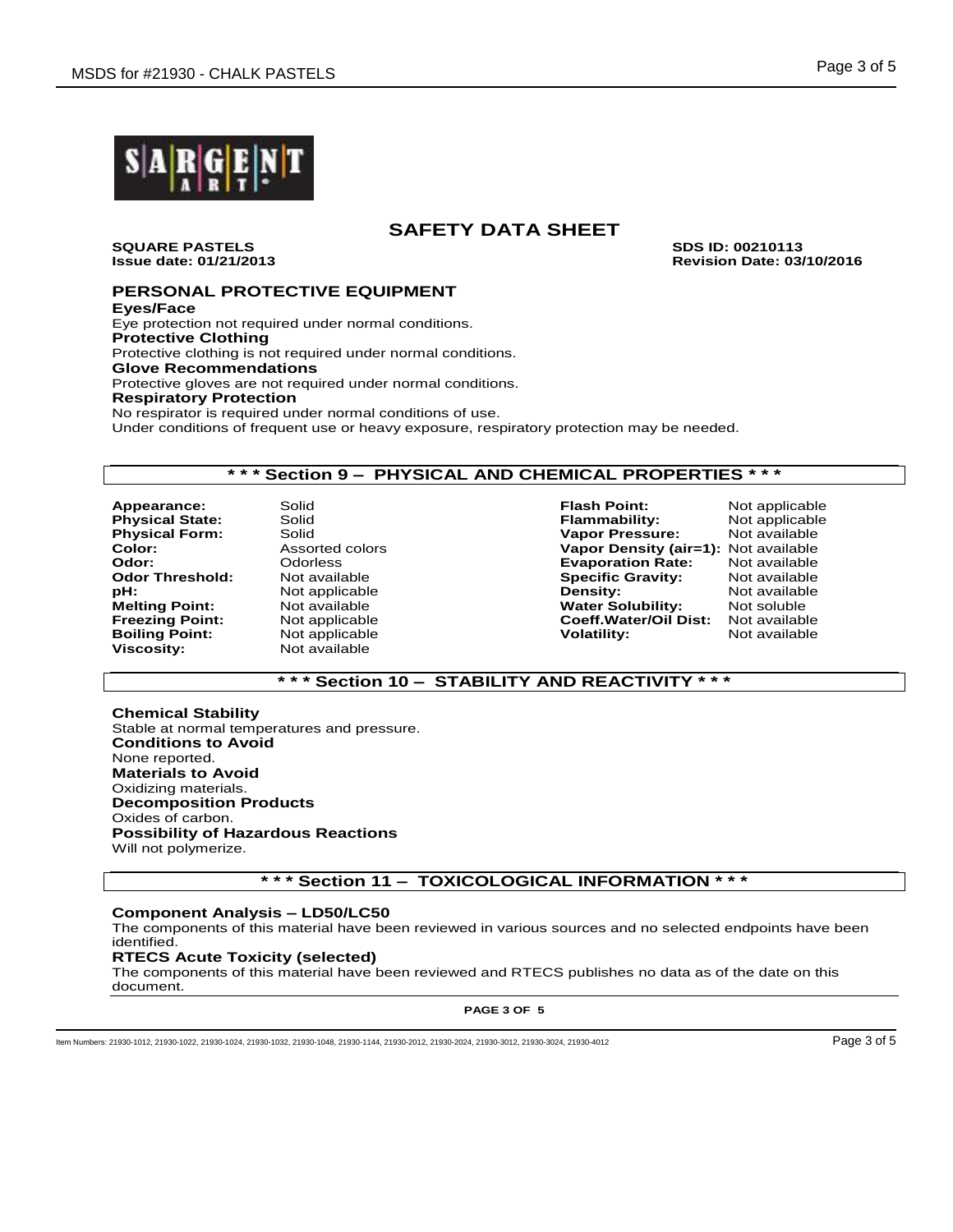

**SQUARE PASTELS SDS ID: 00210113**

**Issue date: 01/21/2013 Revision Date: 03/10/2016**

### **Component Carcinogenicity**

None of this product's components are listed be ACGIH, IARC, or DFG. **RTECS Irritation**

The components of this material have been reviewed and RTECS publishes no data as of the date on this document.

### **\* \* \* Section 12 – ECOLOGICAL INFORMATION \* \* \***

### **Component Analysis – Aquatic Toxicity**

No LOLI ecotoxicity data is available for this product's components.

## **\* \* \* Section 13 – DISPOSAL CONSIDERATION \* \* \***

### **Disposal Methods**

Dispose in accordance with all applicable regulations. **Component Waste Numbers**

The U.S. EPA has not published waste numbers for this product's components.

## **\* \* \* Section 14 – TRANSPORT INFORMATION \* \* \***

| <b>US DOT Information:</b> | Not Regulated. |
|----------------------------|----------------|
| <b>TDG Information:</b>    | Not Regulated. |
| <b>ADR Information:</b>    | Not Regulated. |
| <b>RID Information:</b>    | Not Regulated. |
| <b>IATA Information:</b>   | Not Regulated. |
| <b>ICAO</b> Information:   | Not Regulated. |
| <b>IMDG Information:</b>   | Not Regulated. |

## **\* \* \* Section 15 – REGULATORY INFORMATION \* \* \***

### **U.S. Federal Regulations**

None of this products components are listed under SARA Section 302 (40 CFR 355 Appendix A), SARA Section 311/312 (40 CFR 370.21), SARA Section 313 (40 CFR 372.65), CERCLA (40 CFR 302.4), TSCA 12(b), or require an OSHA process safety plan.

#### **SARA Section 311/312 (40 CFR 370 Subparts B and C) Acute Health:** No **Chronic Health:** No **Fire:** No **Pressure:** No **Reactive:** No

### **U.S. State Regulations**

None of this product's components are listed on the state lists from MA, MN, NJ or PA.

This product contains the following chemical(s) listed in the State of California under their Safe Drinking Water and Toxic Enforcement Acto fo 1986 (Proposition 65) as being known to cause cancer, birth defects, or other reproductive harm: Titanium Dioxide (TiO<sub>2</sub>)

**PAGE 4 OF 5**

Item Numbers: 21930-1012, 21930-1022, 21930-1024, 21930-1032, 21930-1048, 21930-1144, 21930-2012, 21930-2024, 21930-3012, 21930-3024, 21930-4012 Page 4 of 5